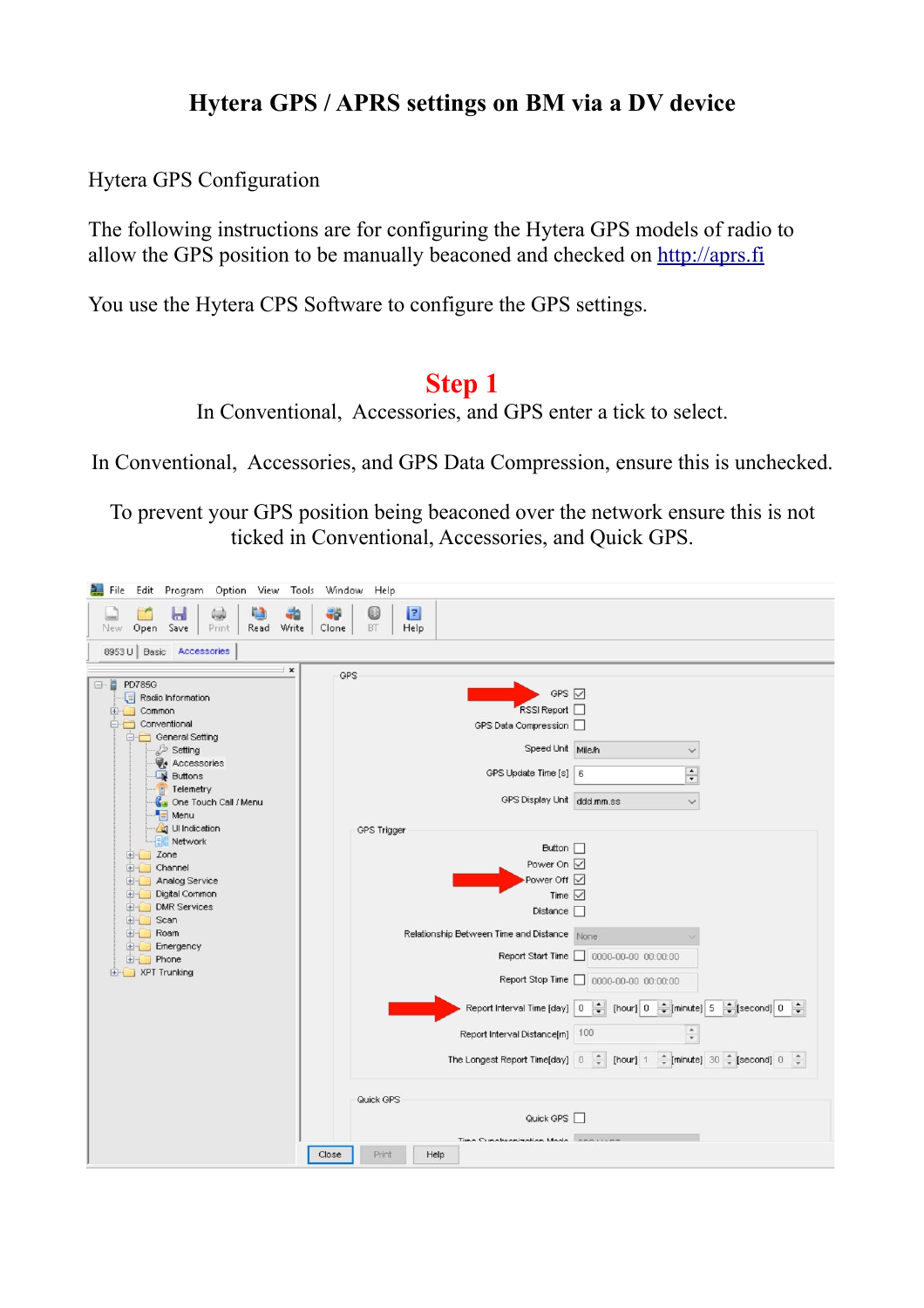In Conventional, Accessories, and GPS Trigger choose the Button option so that your GPS Position is only beaconed when the programmed button is pressed.

| File Edit Program Option View Tools Window Help                |                                                    |                             |              |                                               |                                                  |                               |
|----------------------------------------------------------------|----------------------------------------------------|-----------------------------|--------------|-----------------------------------------------|--------------------------------------------------|-------------------------------|
| (<br><b>La</b><br>ы<br>Open Save<br>Read Write<br>Print<br>New | $\vert$ ?<br>B<br>49<br><b>BT</b><br>Help<br>Clone |                             |              |                                               |                                                  |                               |
| 8953 U   Basic   Network   Accessories   Buttons               |                                                    |                             |              |                                               |                                                  |                               |
| $\pmb{\times}$                                                 |                                                    |                             |              |                                               |                                                  |                               |
| □ PD785G                                                       |                                                    |                             |              |                                               |                                                  |                               |
| Radio Information<br><b>E</b> Common                           |                                                    | TK Short Adjust power level | $\checkmark$ | TK Long None                                  |                                                  |                               |
| Setting                                                        |                                                    | SK1 Short Preset Channel 1  | $\checkmark$ |                                               | SK1 Long One Touch Call / Menu 1                 | $\checkmark$                  |
| Feature Control<br>Microphone/VOX                              |                                                    | SK2 Short Preset Channel 2  |              |                                               |                                                  |                               |
| . 凹 Setting                                                    |                                                    |                             | $\checkmark$ | SK2 Long Scan                                 |                                                  | $\checkmark$                  |
| User Defined Tone                                              | P1 Short Zone Up                                   |                             | $\checkmark$ | P1 Long None                                  |                                                  | $\checkmark$                  |
| Accessories<br>all Rent                                        |                                                    | P2 Short Zone Down          | $\vee$       |                                               | P2 Long GPS Report                               | $\checkmark$                  |
| <b>E</b> Conventional<br><b>General Setting</b>                | Up                                                 | None                        | $\checkmark$ |                                               | Long Press Duration [s] 2.0                      | $\stackrel{\bullet}{\bullet}$ |
| Setting<br>Accessories                                         | Down None                                          |                             | $\checkmark$ | Long Press Duration for Emergency Off [s] 5.0 |                                                  | $\frac{1}{\tau}$              |
| <b>D</b> Buttons                                               | Channel Switch Type Switch Within Zone             |                             | $\checkmark$ |                                               | Default Numeric Key Selection One Touch Call/M v |                               |
| Telemetry<br>Ca One Touch Call / Menu                          | Channel Switch Dial Type Zone#Channel              |                             | $\checkmark$ |                                               |                                                  |                               |
| $M$ = Menu                                                     |                                                    |                             |              |                                               | Manual Dial V                                    |                               |
| <b>Co</b> Ul Indication<br><b>Network</b>                      |                                                    |                             |              |                                               | Quick Dial $\sqrt{}$                             |                               |
| $E -$ Zone                                                     |                                                    |                             |              | <b>Button Preview</b>                         |                                                  |                               |
| <b>E</b> Channel                                               | Keypad Block                                       |                             |              |                                               |                                                  |                               |
| <b>E-4</b> Analog Service<br>Digital Common                    |                                                    |                             |              |                                               |                                                  |                               |
| <b>E-DMR</b> Services                                          |                                                    | Channel/ACC Knob            |              |                                               |                                                  |                               |
| <b>E</b> Scan<br><b>E</b> Roam                                 |                                                    | PTT [                       |              |                                               |                                                  |                               |
| Emergency                                                      |                                                    |                             |              |                                               |                                                  |                               |
| <b>E</b> Phone                                                 |                                                    |                             |              |                                               |                                                  |                               |
| E- XPT Trunking                                                |                                                    |                             |              |                                               |                                                  |                               |
|                                                                |                                                    |                             |              |                                               |                                                  |                               |
|                                                                |                                                    |                             |              |                                               |                                                  |                               |
|                                                                |                                                    |                             |              |                                               |                                                  |                               |
|                                                                |                                                    |                             |              |                                               |                                                  |                               |
|                                                                | Close<br>Print                                     | Help                        |              |                                               |                                                  |                               |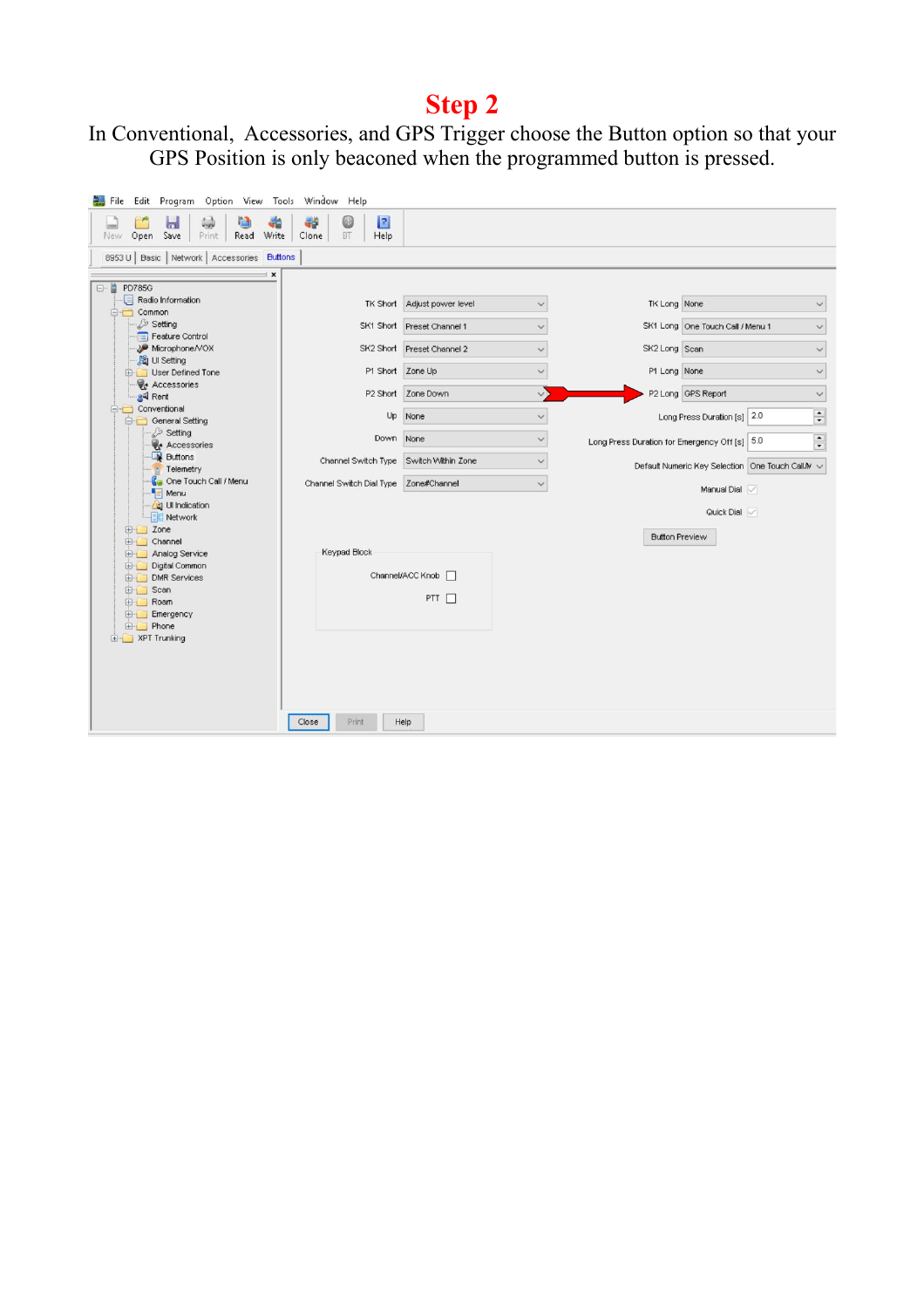Setup the GPS setting in the Conventional, General Settings, Network, Radio Services and in the RRS & GPS Radio ID which you should enter the numbers 234999 not 5057 for UK Master or (310999 for USA Masters)

| File Edit Program Option View Tools Window Help                   |                                                     |                                              |                                                                   |
|-------------------------------------------------------------------|-----------------------------------------------------|----------------------------------------------|-------------------------------------------------------------------|
| (一)<br>a<br>-2<br>ы<br>Open<br>Save<br>Print<br>Read Write<br>New | $\vert$ ?<br>63<br>49<br>Clone<br><b>BT</b><br>Help |                                              |                                                                   |
| 8953 U   Basic Network   Accessories   Buttons                    |                                                     |                                              |                                                                   |
| $\pmb{\times}$<br>□ PD785G<br>Radio Information                   | Radio Services                                      |                                              | 234999 for UK Master                                              |
| <b>E</b> Common<br>Setting                                        | RRS & GPS Radio ID 5057                             |                                              | 5057 for UK Master<br>310999 for USA Masters                      |
| Feature Control<br>Microphone/VOX<br>Li <sup>9</sup> Ul Setting   | RRS & GPS Radio IP 10.0.19.193                      |                                              |                                                                   |
| <b>E- User Defined Tone</b><br><b>C</b> e Accessories             | RRS Port                                            | $\frac{\bullet}{\bullet}$<br>3002            | $\div$<br>115<br>Identifier                                       |
| all Rent<br><b>E</b> Conventional                                 | GPS Port 3003                                       | $\frac{\bullet}{\bullet}$                    | $\div$<br>116<br>Identifier                                       |
| <b>E-C</b> General Setting<br>Setting                             | TMS Port 3004                                       | $\blacktriangle$<br>$\overline{\phantom{a}}$ |                                                                   |
| Accessories<br><b>Buttons</b>                                     | RCP Port                                            | $\ddot{\cdot}$<br>3005                       | $\blacktriangle$<br>119<br>Identifier<br>$\blacktriangledown$     |
| Telemetry<br>Ca One Touch Call / Menu                             | Telemetry Port                                      | $\div$<br>3006                               | $\frac{1}{\tau}$<br>117<br>Identifier                             |
| Menu<br>Ul Indication                                             | Data Transfer Port                                  | $\frac{\bullet}{\bullet}$<br>3007            | $\blacktriangle$<br>118<br>Identifier<br>$\overline{\phantom{a}}$ |
| <b>Network</b><br><b>E-C</b> Zone                                 | Self-Defined Message Port                           | $\frac{1}{\tau}$<br>3009                     | $\frac{1}{\tau}$<br>120<br>Identifier                             |
| <b>E-Channel</b><br><b>E-</b> Analog Service<br>Digital Common    | Beacon Interval[s] 60                               | $\ddot{\cdot}$                               |                                                                   |
| Basic<br>Encrypt                                                  | <b>RRS</b> Service                                  |                                              |                                                                   |
| <b>D-4</b> Quick Text<br><b>S</b> Quick Dial<br>Work Order        | RRS Delay Registration Time[s]   10                 | $\ddot{\cdot}$                               |                                                                   |
| <b>E-</b> DMR Services<br><b>E-C</b> Scan                         | RRS Registration Retry Counter 5                    | $\blacktriangle$<br>$\blacktriangledown$     |                                                                   |
| <b>E-C</b> Roam<br>Emergency                                      | RRS Registration Retry Interval[s] 60               | $\frac{1}{\tau}$                             |                                                                   |
| <b>E-1</b> Phone<br>E-1 XPT Trunking                              |                                                     |                                              |                                                                   |
|                                                                   | Print<br>Help<br>Close                              |                                              |                                                                   |
|                                                                   |                                                     |                                              |                                                                   |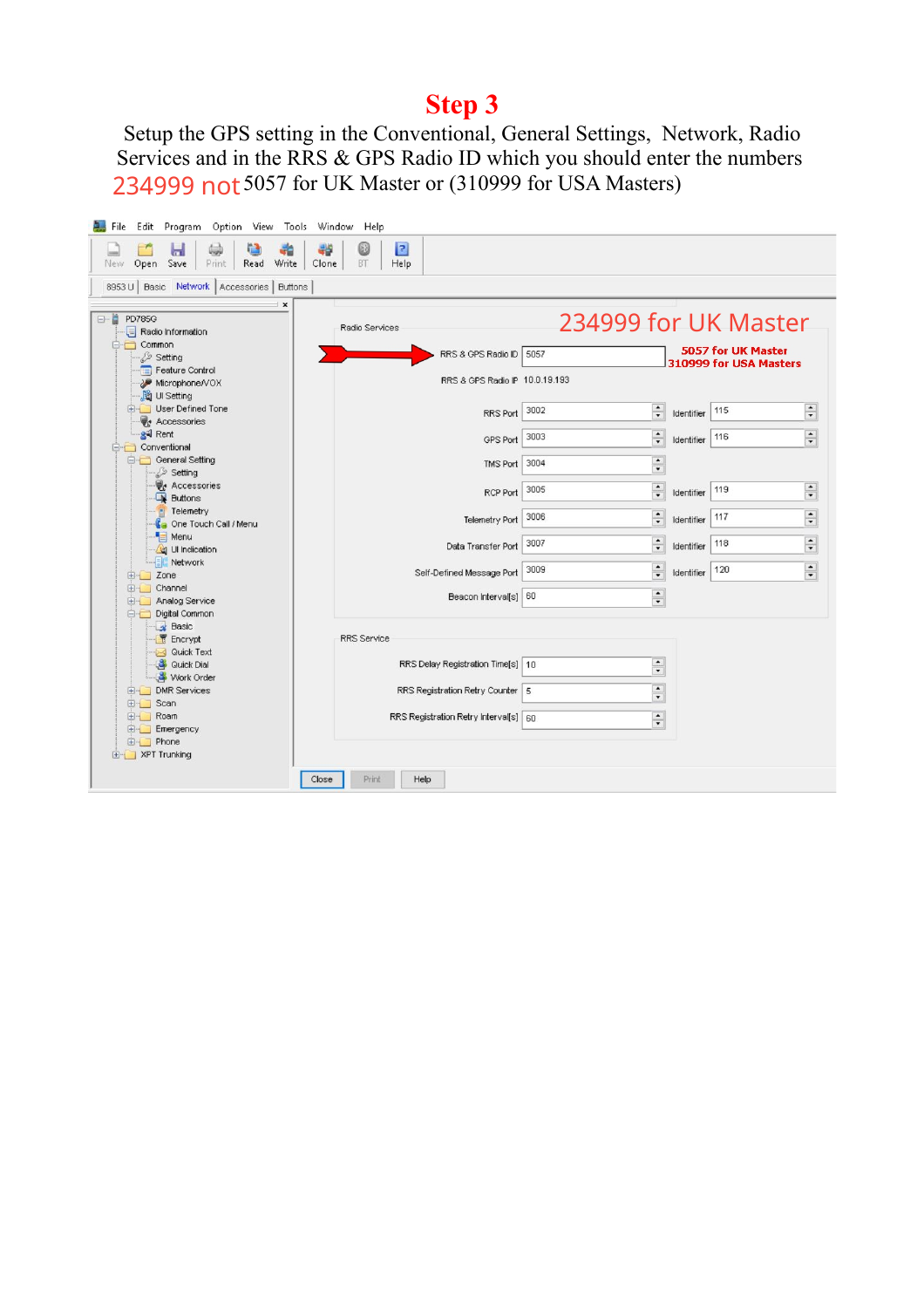#### You now need to set the Data Bearer Services which can be found under the Conventional, Digital Common, Basic menu. In the Miscellaneous section you will find the Data Bearer Service which you must select as "COMPRESSED IP"

| Edit Program Option View Tools Window Help<br>(پ<br>72<br>ы<br>Save<br>Write<br>Open<br>Read<br>Print<br>New             | $\vert$ 2 $\vert$<br>49<br>Bò<br>Clone<br>BT<br>Help                                                                                                                                    |
|--------------------------------------------------------------------------------------------------------------------------|-----------------------------------------------------------------------------------------------------------------------------------------------------------------------------------------|
|                                                                                                                          | Setting   Buttons   Menu   Ul Indication   Network   Basic   8953 U   Contact   One Touch Call / Menu   Telemetry   Accessories   Setting   Radio Information                           |
| $\pmb{\times}$<br>nn Simpl DH_5<br>$\overline{\phantom{a}}$<br>nn Simpl DH_6<br>nn Simpl DH_7<br>an DV-UNO<br>an DV-Blue | Message Priority Interrupt<br>Radio Disable Priority Interrupt  <br>All Call Priority Interrupt                                                                                         |
| 4400 U<br><b>nn</b><br>nn 4401 U<br>nn 4403 U<br>m 4404 U<br>m 4405 U<br>nn 4407 U                                       | Display<br>Display Caller ID And Alias V<br>Missed Call Indication<br>Roam/Scan Pop Indication √                                                                                        |
| nn 4410 U<br><b>M</b> 4411 U<br>nn 4402 U<br>$nn$ ZZ<br><b>An</b> Work                                                   | Miscellaneous<br>Remote Monitor Duration [s] 10<br>Data Bearer Service<br>Compressed IP                                                                                                 |
| An W8WEU U<br>$m$ 310 U<br><b>Mr</b> 3148 U<br>nn 31089 U<br>nn 4000 U                                                   | This will let you send<br>In Call GPS Revert<br><b>Text &amp; Private Call</b><br>All Call Talkback in Private Mode<br>over the BM Network<br>Encryption Board Presence Check Before Tx |
| m 31481 U<br>nn 31482 U<br>nn 907 U<br>m 8953 U<br>$m$ 311 U                                                             | Only Rx Encrypted Voice/Data □<br>$Rx$ Group Including Tx Contact $\overline{\smile}$<br>Send Talker Alias                                                                              |
| m 438.5875 DH1<br>m 438,6000 DH2<br>nn 438.6125 Call<br>nn 438.6250 DH4                                                  | Alias Data Format<br>16 bit Unicode<br>Contact Alias Synchronization<br>Alias Display Priority Contact Alias                                                                            |
| m 438,6375 DH5<br>m 438.6500 DH6<br>nn 438.6625 DH7<br>438.6750 DH8<br>mm<br><b>And</b> DPMR 1                           | Power Auto Adjust<br>Power Auto Adjust                                                                                                                                                  |
| nn DPMR 2<br>An DPMR 3<br>v                                                                                              | Close<br>Print<br>Help                                                                                                                                                                  |